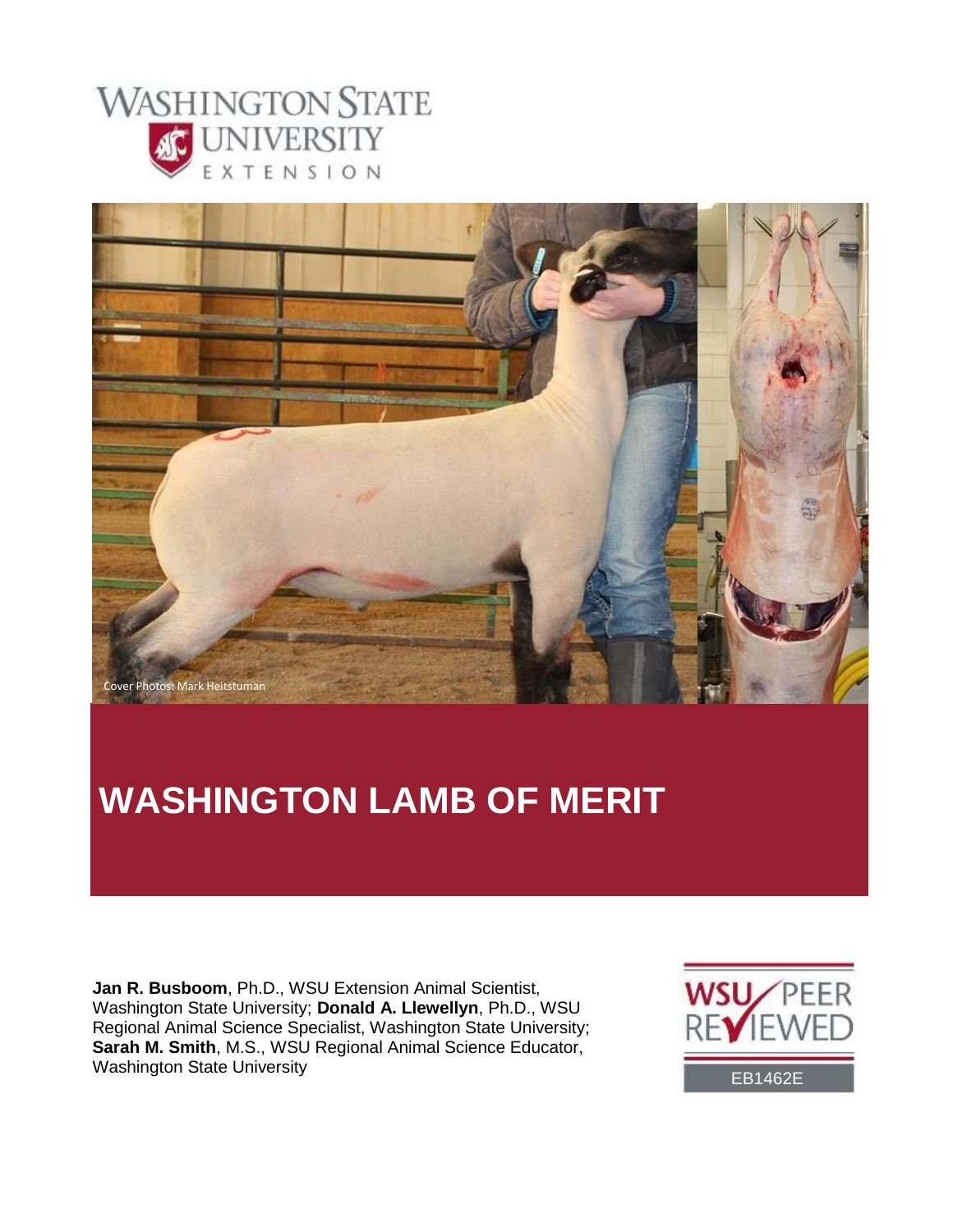# **Washington Lamb of Merit**

### **Purpose of Program**

- 1. To create an awareness of current market demands.
- 2. To recognize exhibitors and breeders for producing high-value carcasses.
- 3. To provide information about carcasses produced in youth shows.
- 4. To identify selection, breeding, nutrition, and management practices that result in desirable carcasses.
- 5. To promote and improve the educational value and public image of youth shows.

## **Requirements for the Washington Lamb of Merit**

- 1. **Hot Carcass Weight**. Must weigh 55 to 85 pounds.
- 2. **Adjusted 12th Rib Fat Thickness**. Must have an adjusted fat thickness of 0.16 to 0.25 inch.
- 3. **Muscling**. If ribbing or measurement by ultrasound is possible, the minimum ribeye area requirement is equal to  $2.5 +$  [(hot carcass weight - 55)  $\times$  0.02]. Consult Table 1 for more detailed calculations.

Table 1. The relationship between hot carcass weight and minimum ribeye area requirements.

| <b>Hot Carcass Weight (lb)</b> | <b>Minimum Ribeye Area</b><br>Requirement (sq. in.) |
|--------------------------------|-----------------------------------------------------|
| 55                             | 2.6                                                 |
| 60                             | 2.7                                                 |
| 65                             | 2.8                                                 |
| 70                             | 2.9                                                 |
| 75                             | 3.0                                                 |
| 80                             | 3.1                                                 |
| 85                             | 3.2                                                 |

Ribbed and unribbed carcasses must have a leg conformation grade of High Choice or better. (Carcasses should be ribbed, if possible, because ribeye area can be determined more objectively than leg conformation grade. Ultrasound measurements can be used if a carcass measurement is not available.)

- 4. **Yield Grade**. 2.9 or lower; reported to the tenth of a yield grade (the 1/100th decimal digit is dropped; for example: a yield grade of 2.99 is reported as 2.9).
- 5. **Quality Grade**. Low Choice through High Prime.
- 6. **Carcass Acceptability**. Carcasses must have acceptable color and firmness of fat and lean, and must be free from defects that may significantly reduce carcass value. For example, carcasses with excessive (greater than 5%) muscle, fat, or bone removal due to bruises or localized infections should be eliminated.
- 7. **Average Daily Gain**. Minimum of 0.60 pound per day. Lambs must be fed a minimum of 60 days before the show.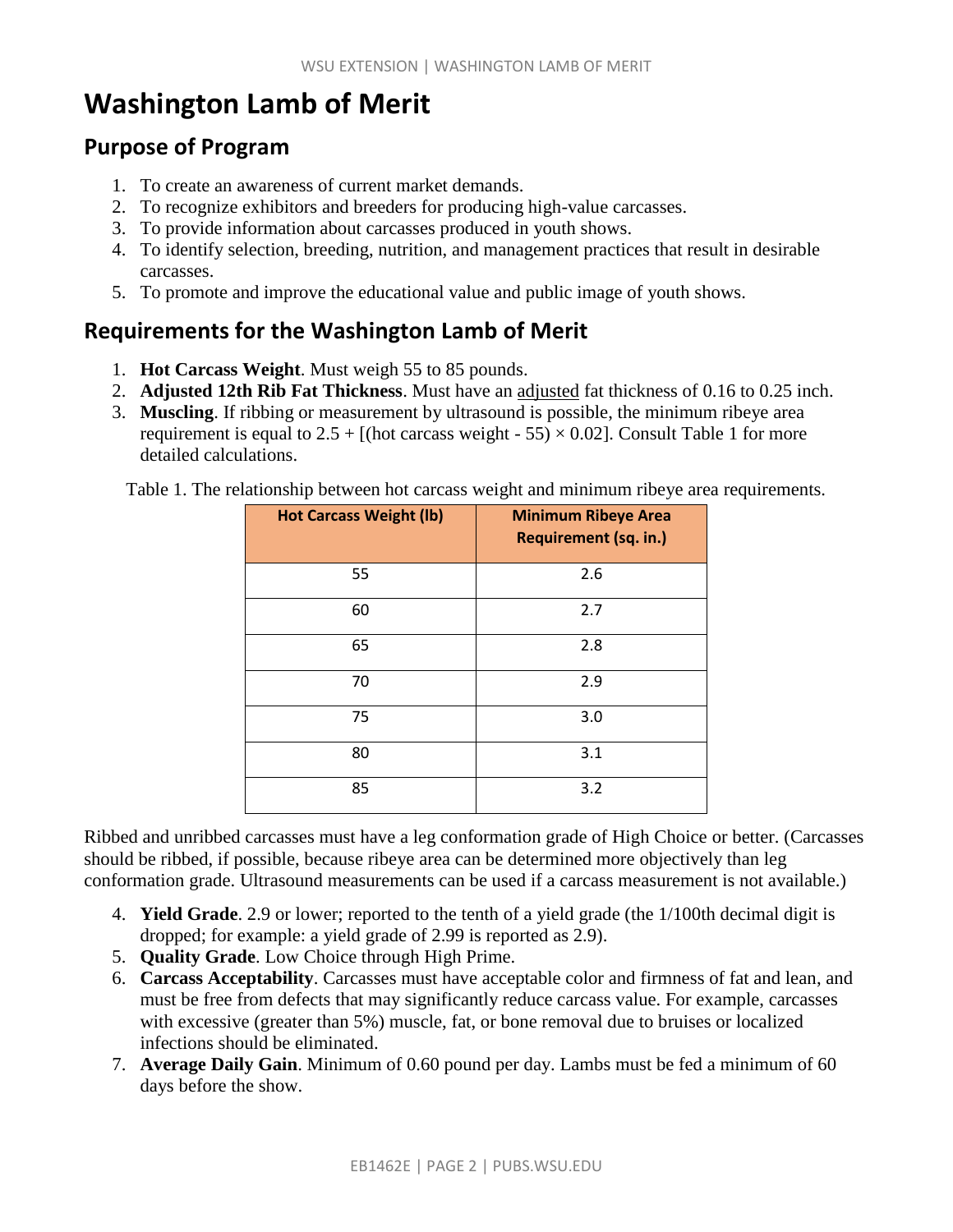# **Requirements for the Washington Lamb Carcass of Merit**

Identical to the Washington Lamb of Merit except Average Daily Gain is not included. Use Lamb Carcass of Merit if an initial live weight cannot be obtained at least 60 days before the show.

### **Changes in Merit Requirements**

Individual programs may need to adjust the requirements outlined in this bulletin. If requirements are changed, add the local county or area name to the name of the merit program.

### **Placement of Carcasses**

Neither the Washington Lamb of Merit nor Lamb Carcass of Merit programs have been designed to rank carcasses. Instead, these programs award a superior level of achievement in producing high cutability and quality carcasses. Many good ranking systems are available and can be designed to use Lamb of Merit data. Select a ranking system that is consistent with demands of local markets and packers. You can obtain ranking systems through your county Extension office. It is not recommended that you rank carcasses when measurements are collected from different plants because variation in slaughter and chilling procedures can significantly affect carcass measurements.

To aid producers in evaluation of carcasses, a WSU Livestock Carcass Grade & Cutability Calculator has been developed (Smith and Busboom 2015). The app is free to download for your [iPhone](https://itunes.apple.com/us/app/livestock-carcass-calculator/id1022439322?mt=8) or [Android phone.](https://play.google.com/store/apps/details?id=edu.wsu.meatcalculator)

# **Procedure and Definition of Terms Recorded or Used in Washington Lamb and Lamb Carcass of Merit Programs**

- 1. **Initial and Final Live Weight**. Use similar pre-weighing conditions for both initial and final live weights. The initial weight should be taken at least 60 days before the final weight at the show. Final weights are not as critical since hot carcass weight divided by 0.50 is used as the final weight for average daily gain calculations. A typical dressing percentage for lambs with the kidney fat removed is 50%. However, slick sheared, correctly finished, heavy-muscled lambs typically dress between 52–56% because of decreased pelt weight and increased muscle on the carcass.
- 2. **Average Daily Gain.** [(Hot carcass weight  $\div$  0.50) initial live weight]  $\div$  days on test.
- 3. **Kidney and Pelvic Fat**. Fat accumulated in the abdominal cavity of the carcass. As of June 1992, kidney and pelvic fat should be removed prior to obtaining hot carcass weight. The amount of kidney and pelvic fat remaining in the carcass should not exceed 1% of carcass weight.
- 4. **Hot Carcass Weight**. Weigh dressed carcass immediately after slaughter prior to chill. If chilled weights are recorded, convert to a hot carcass weight basis by dividing by 0.98 (most carcasses shrink about 2% during the chilling process).
- 5. **Dressing Percent**. (Hot carcass weight  $\div$  actual final live weight)  $\times$  100.
- 6. **Adjusted Fat Thickness**. Measured between the 12th and 13th rib over the midpoint of the longissimus (ribeye) muscle perpendicular to the outside surface of the fat. This measurement may be adjusted to reflect an unusual distribution of fat on other parts of the carcass, such as the lower rib.
- 7. **Ribeye Area**. For carcasses ribbed between the 12th and 13th rib, ribeye area is the crosssectioned area of the longissimus (ribeye) muscle (Use a plastic lamb and pork grid to measure). All adjacent secondary muscles are excluded in the measurement. Ultrasound measurements can also be used if carcass measurement is not available.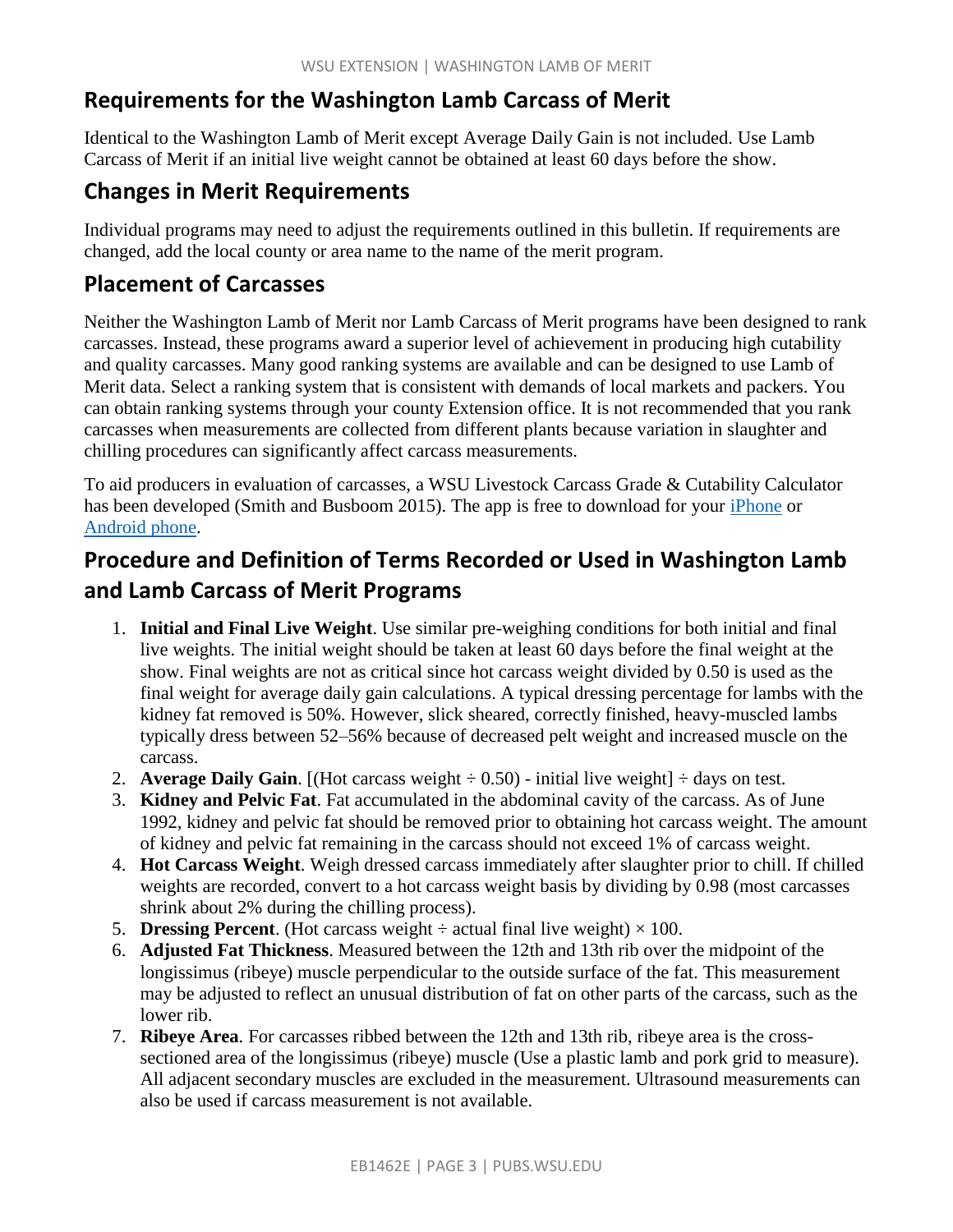- 8. **Leg Conformation**. Visual estimate of the proportion of edible meat to bone in the leg. Superior leg conformation is reflected in legs that are very wide and thick in relation to their length and very plump, full, and well-rounded in appearance. Leg conformation scores are coded as follows:  $15 =$  Prime+,  $14 =$  Average Prime,  $13 =$  Prime-,  $12 =$  Choice+,  $11 =$  Average Choice, etc.
- 9. **Yield Grade**. Value determined by a formula using adjusted fat thickness. Carcasses with a lower yield grade number will yield higher percentage of salable red meat.

*Yield grade = 0.4 + (10 × adjusted fat thickness, inches).*

10. **Quality Grade**. A composite evaluation of the quality or palatability-indicating characteristics of the lean and the conformation of the carcass. A USDA grader (or another qualified and experienced person) should determine the final quality grade and quality grade factors of conformation, maturity, flank streaking, firmness of lean, and external fat. If graded by anyone other than a federal grader, make a notation to that effect. Prime lambs have no advantage over Choice lambs because there is little or no advantage in eating quality/palatability, and market prices between Prime and Choice lambs are usually similar.

#### **Additional Resources**

Information about lamb carcass evaluation:

[American Meat Science Association.](http://www.meatscience.org/) 2013. [Meat Evaluation Handbook.](https://www.meatscience.org/publications-resources/printed-publications/meat-evaluation-handbook)

Boggs, D.L., R.A. Merkel, M.E. Doumit, and K. Bruns. 2010. Livestock and Carcasses: An Integrated Approach to Evaluation, Grading, and Selection, 6th Ed. Kendall/Hunt Publishing Company. Dubuque, Iowa 52002.

Romans, J.R., W.J. Costello, C.W. Carlson, M.L. Greaser, and K.W. Jones. 2001. The Meat We Eat, 14th Ed. The Interstate Printers and Publishers, Inc., P.0. Box 50, Danville, Illinois 61834-0050.

Lamb carcass evaluation equipment and resources:

[Lamb and Pork Loineye \(Ribeye\) Grid.](https://store.extension.iastate.edu/Product/Plastic-Grid-for-Quick-Measurement-of-Loin-Eye-Pork-and-Lamb-with-envelope) Iowa State University Extension and Outreach – Extension Store. Phone: 515-294-5247, Fax: 515-294-2945.

Smith, S.M., and J.R. Busboom. 2015. WSU Carcass Calculator: Livestock Carcass Grade & Cutability Calculator (Version 1.0 #30). [Mobile application software]. Free to download from https://itunes.apple. com/us/app/livestock-carcass-calculator/id1022439322?mt=8 and [https://play.google.com/store/apps/](https://play.google.com/store/apps/%20details?id=edu.wsu.%20meatcalculator)  [details?id=edu.wsu. meatcalculator.](https://play.google.com/store/apps/%20details?id=edu.wsu.%20meatcalculator) For lambs, the WSU Carcass Calculator will calculate dressing percentage and yield grade.